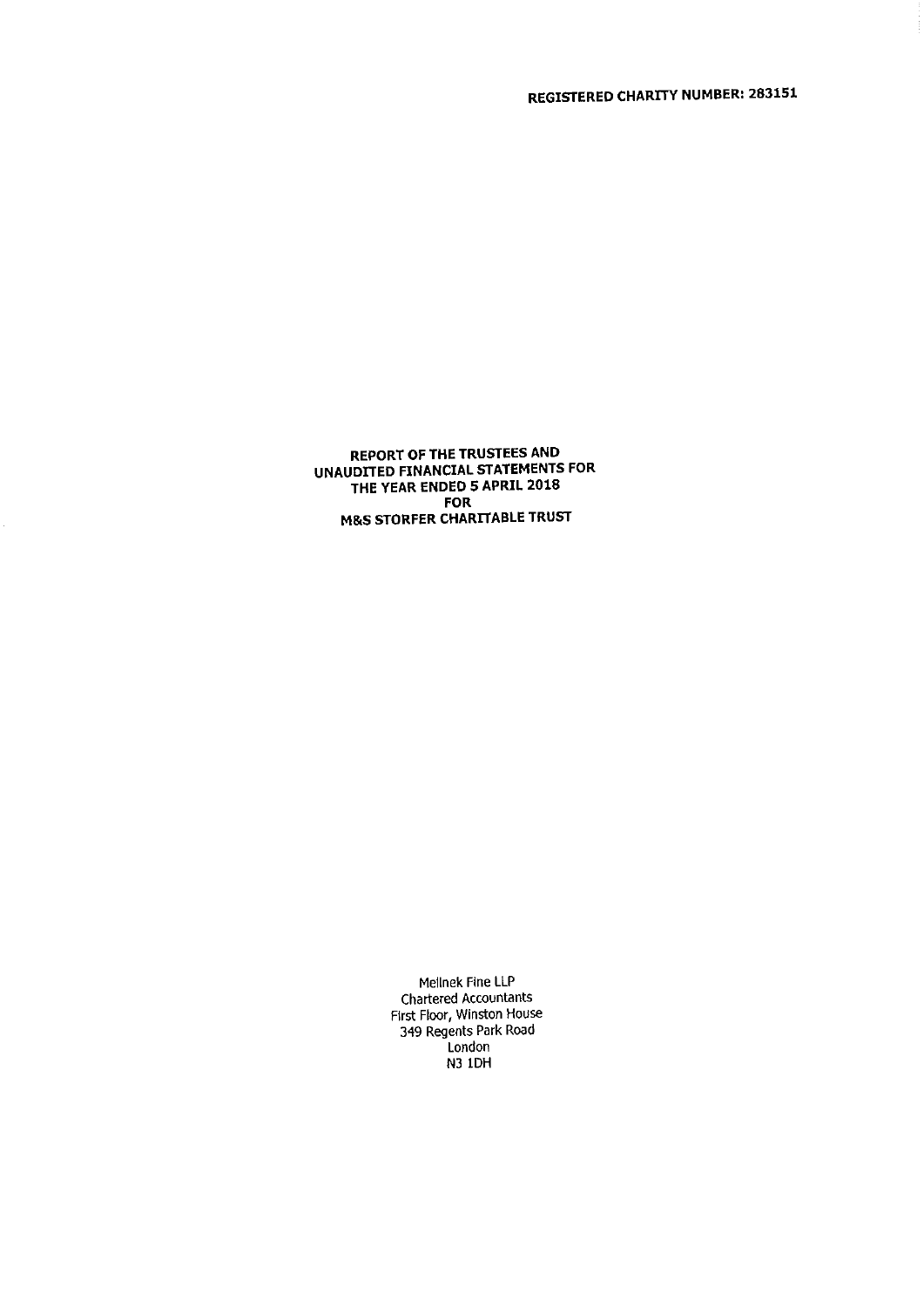## CONTENTS OF THE FINANCIAL STATEMENTS FOR THE YEAR ENDED 5 APRIL 2018

|                                          | Page   |
|------------------------------------------|--------|
| Report of the Trustees                   | 1 to 2 |
| Independent Examiner's Report            | 3      |
| <b>Statement of Financial Activities</b> | 4      |
| <b>Balance Sheet</b>                     | 5      |
| Notes to the Financial Statements        | 6 to 7 |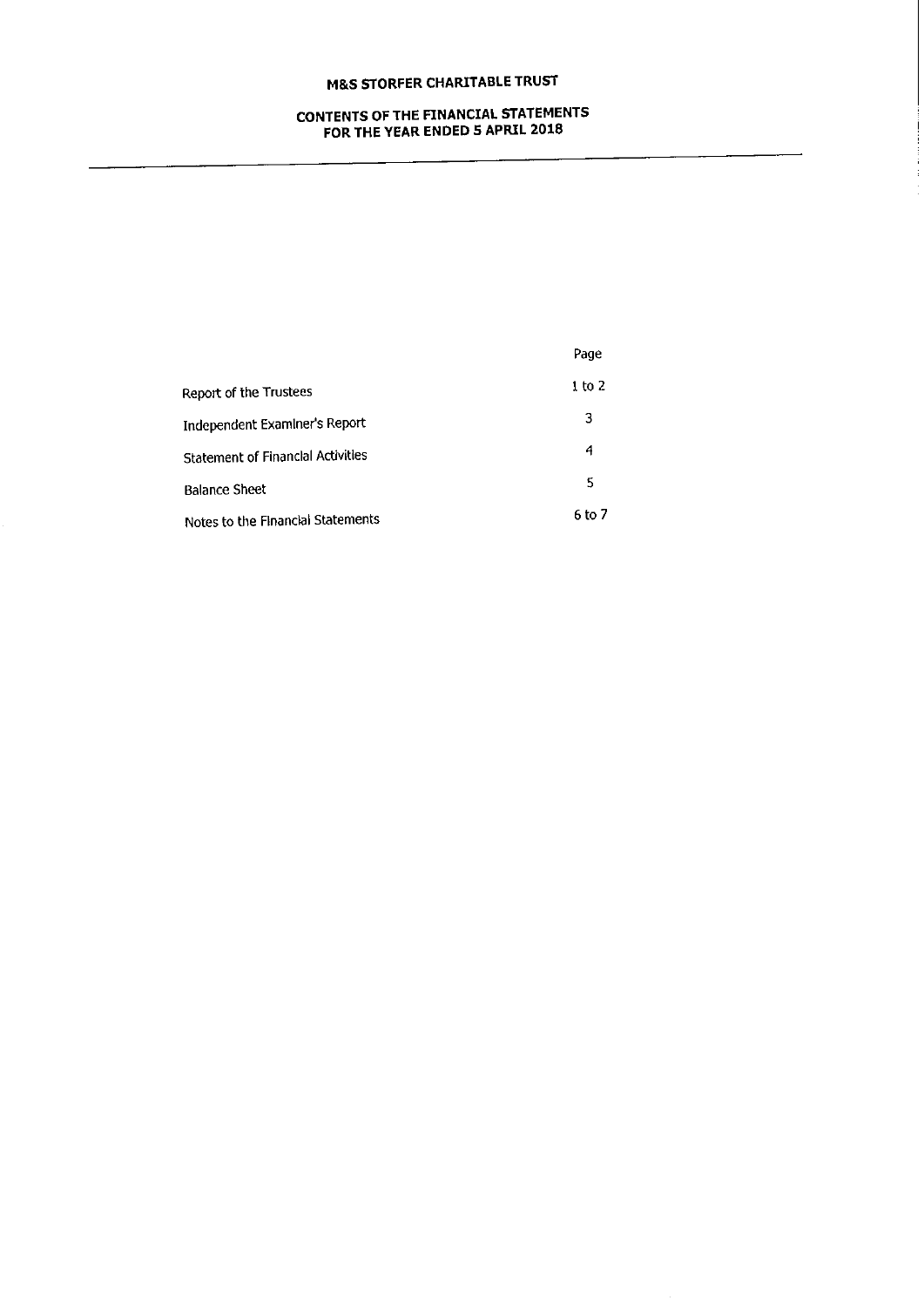### REPORT OF THE TRUSTEES FOR THE YEAR ENDED 5 APRIL 2018

The trustees present their report with the financial statements of the charity for the year ended <sup>5</sup> April 2018. The trustees have adopted the provisions of Accounting and Reporting by Charities: Statement of Recommended Practice applicable to charities preparing their accounts in accordance with the Financial Reporting Standard applicable in the UK and Republic of Ireland (FRS 102) (effective <sup>1</sup> 3anuary 2015).

## OBIECTIVES AND ACTIVITIES

### Objectives and alms

The charity was established with the following principal objectives:

i) To advance Orthodox Jewish Education.<br>ii) To advance the religion of the Jewish faith in accordance with the Orthodox practice

iii) The relief of poverty.<br>iv) Such other purposes as are recognised by the law of England and Wales as charitable

The Trust Deed gives the trustees the power to apply the funds in such a manner as they think fit for the benefit of any of the above objectives.

Grantmaking<br>The trustees will meet monthly to consider grants and donations to be made by the Trust. The trustees will visi institutions which are in receipt of more substantial donations to satisfy themselves as to how such donations are being applied. Larger donations are generally only made to fund capital projects.

The Trust does not employ any employees and all the administration is handled by the Trustees without charge.

# ACHIEVEMENT AND PERFORMANCE

Charitable activities The trustees are pleased to report that the Trust was able to continue its support in the furtherance of all its objectives.

Fundraising activities The Trust does not enjoy <sup>a</sup> separate endowment and relies on donations from individuals and companies.

### FINANCIAL REVIEW

Reserves policy<br>During the year the charity received incoming resources of £204,080 (2017: £150,211), paid administrative costs of £780 (2017: E1,031) and received <sup>a</sup> refund of E3,791, leaving net funds before grants of E207,<sup>091</sup> (2017;149,180). From this loans and accumulated funds a sum of £150,958 (2017: £123,373) was granted in furtherance of the charity's objectives. The trustees are satisfied with the results and activities during the year and do not anticipate any significant changes in the forthcoming year. The surplus carried forward at the end of the year amounted to E77,<sup>373</sup> (2017: E21,<sup>240</sup> surplus).

FUTURE PLANS The trustees intend to continue providing grants and donations as it has in past years.

## STRUCTURE, GOVERNANCE AND MANAGEMENT

Governing document<br>The charity is constituted under a Trust Deed dates 1 April 1981 and is registered with the Charity Commission unde charity number 283151.

Organisational structure<br>The Trust Deed does not provide for a minimum number of trustees of which there are currently two. Where there is a requirement for new trustees these would be identified and appointed by the existing trustees. The existing trustees are the original founding trustees of the Trust.

### REFERENCE AND ADMINISTRATIVE DETAILS **Registered Charity number** 283151

Principal address 1 Linfield Close London NW4 182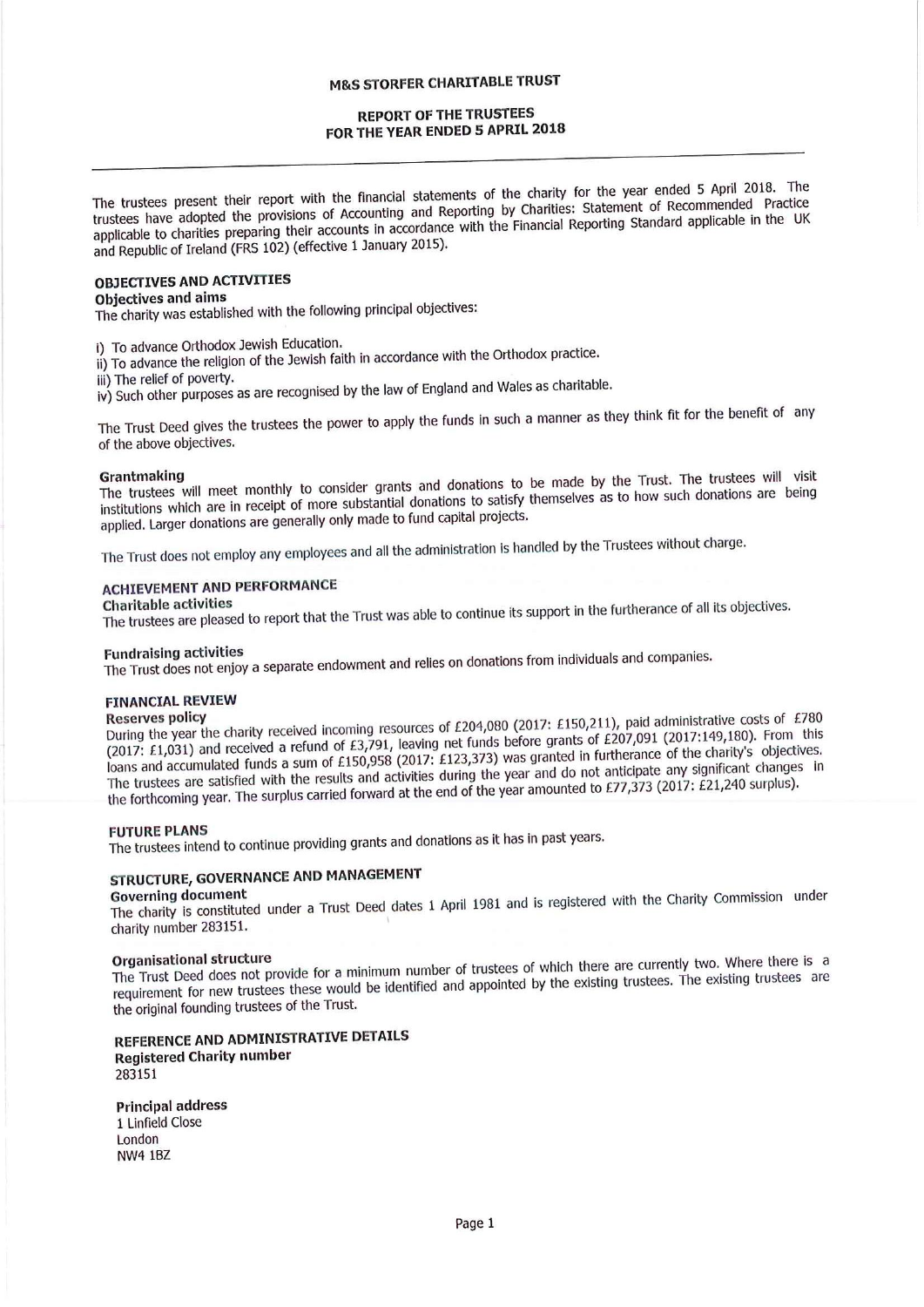## REPORT OF THE TRUSTEES FOR THE YEAR ENDED 5 APRIL 2018

REFERENCE AND ADMINISTRATIVE DETAILS Trustees Mr M Storfer Mrs S Storfer

Independent examine $\frac{1}{2}$ Mr Daniel Fine, FCA Mellnek Rne LLP Chartered Accountants First Floor, Winston House 349 Regents Park Road<br>London London

N3 IDH yorder of the board of trustees on **the second was deviced** in and signed on its behalf by a proved by order of the board of trustees on **the second was depicted** with an and signed on its behalf by

i<br>Indo

Mr M'Storfer - Trustee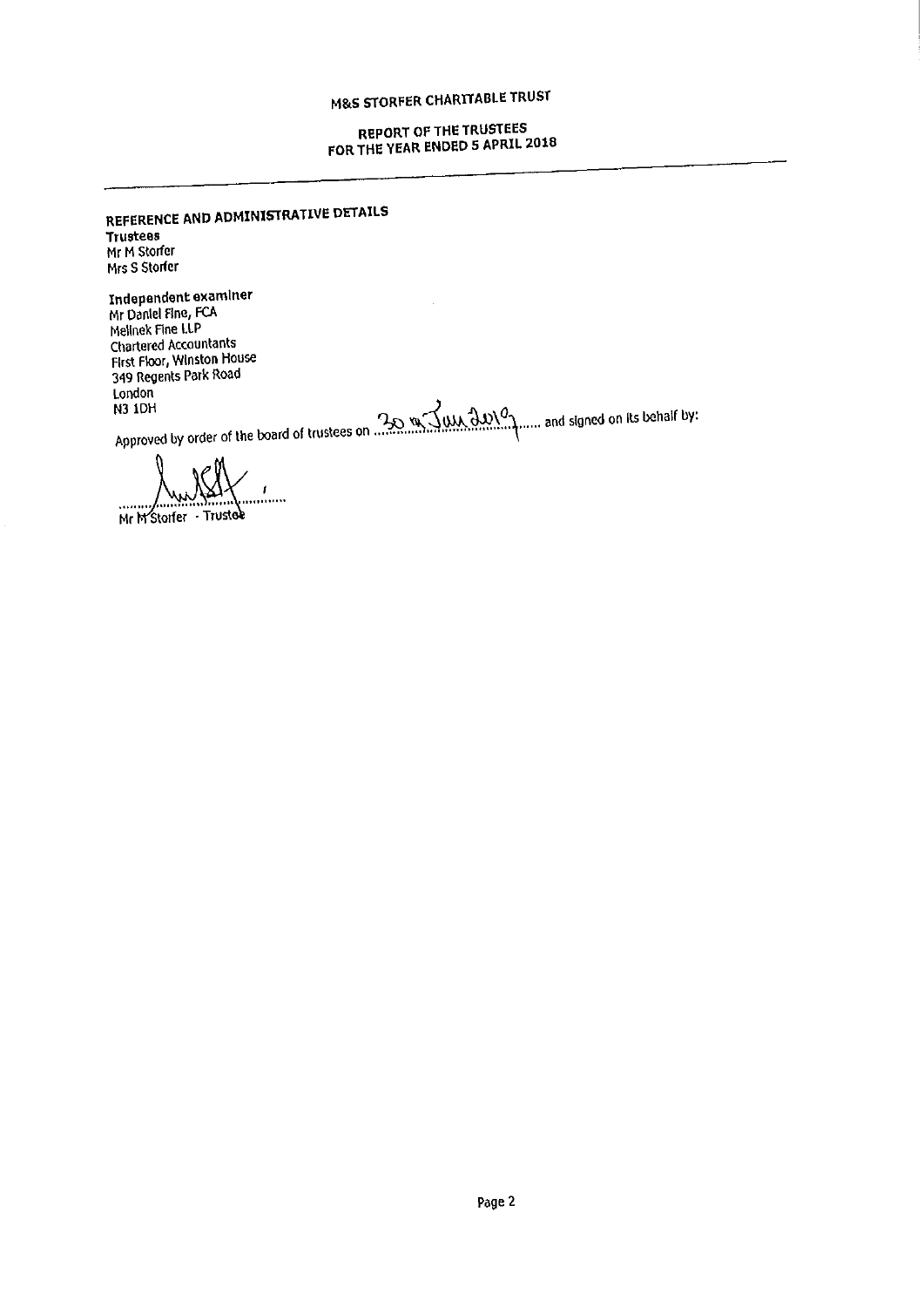## Independent examiner's report to the trustees of M&S Storfer Charitable Trust

<sup>1</sup> report to the charity trustees on my examination of the accounts of the M&S Storfer Charitable Trust (the Trust) for the year ended 5 April 2018.

Responsibilities and basis of report<br>As the charity trustees of the Trust you are responsible for the preparation of the accounts in accordance with the requirements of the Charities Act 2011 ('the Act').

<sup>1</sup> report In respect of my examination of the Trust's accounts carried out under section <sup>145</sup> of the Act and in carrying out my examination I have followed all applicable Directions given by the Charity Commission under section 145(5)(b) of the Act.

Independent examiner's statement <sup>1</sup> have completed my examination. <sup>I</sup> confirm that no material matters have come to my attention In connection with the examination giving me cause to believe that in any material respect:

- accounting records were not kept in respect of the Trust as required by section 130 of the Act; or<br>the accounts do not accord with those records; or
- 1. 2.
- 3. the accounts do not accord with those records; or the accounts do not comply with the applicable requirements concerning the form and content of accounts set
- out In the Charities (Accounts and Reports) Regulations <sup>2008</sup> other than any requirement that the accounts give <sup>a</sup> true and fair view which Is not <sup>a</sup> matter considered as part of an Independent examination.

<sup>I</sup> confirm that there are no other matters to which your attention shoukl be drawn to enable <sup>a</sup> proper understanding of the accounts to be reached.

Melant U

Mr Daniel Fine, FCA Melinek Fine LLP Chartered Accountants First Floor, Winston House 349 Regents Park Road London N3 1DH

Date: .........29 4 2018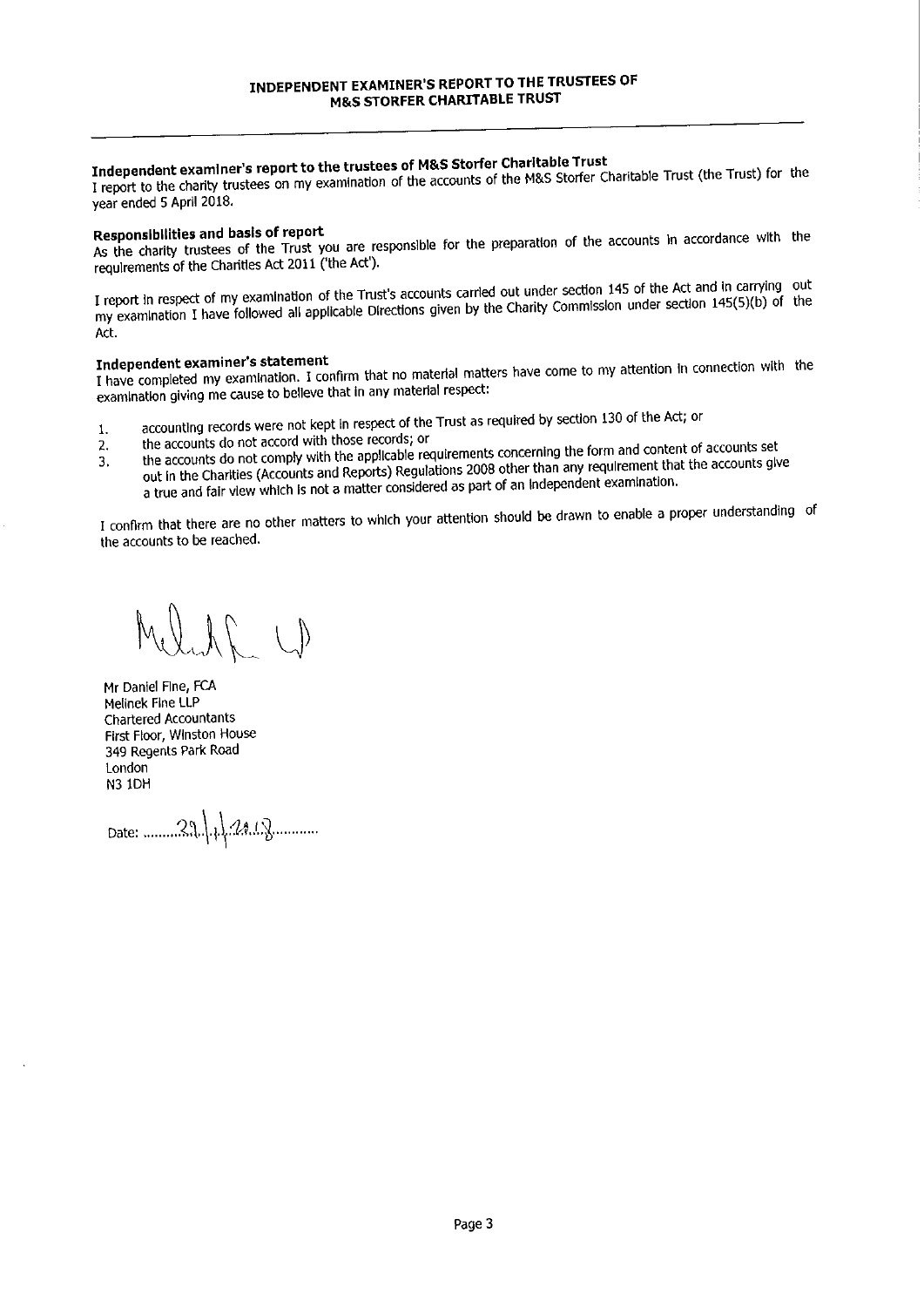## STATEMENT OF FINANCIAL ACTIVITIES FOR THE YEAR ENDED 5 APRIL 2018

| <b>Notes</b>                                                                   | 2018<br>Unrestricted<br>fund<br>£ | 2017<br>Total<br>funds<br>£ |
|--------------------------------------------------------------------------------|-----------------------------------|-----------------------------|
| INCOME AND ENDOWMENTS FROM<br>Donations and legacies                           | 204,080                           | 150,211                     |
| Total                                                                          | 204,080                           | 150,211                     |
| <b>EXPENDITURE ON</b><br><b>Charitable activities</b><br>Charitable activities | 147,947                           | 124,404                     |
| <b>NET INCOME</b>                                                              | 56,133                            | 25,807                      |
| <b>RECONCILIATION OF FUNDS</b>                                                 |                                   |                             |
| <b>Total funds brought forward</b>                                             | 21,240                            | (4, 567)                    |
| TOTAL FUNDS CARRIED FORWARD                                                    | 77,373                            | 21,240                      |

The notes form part of these financial statements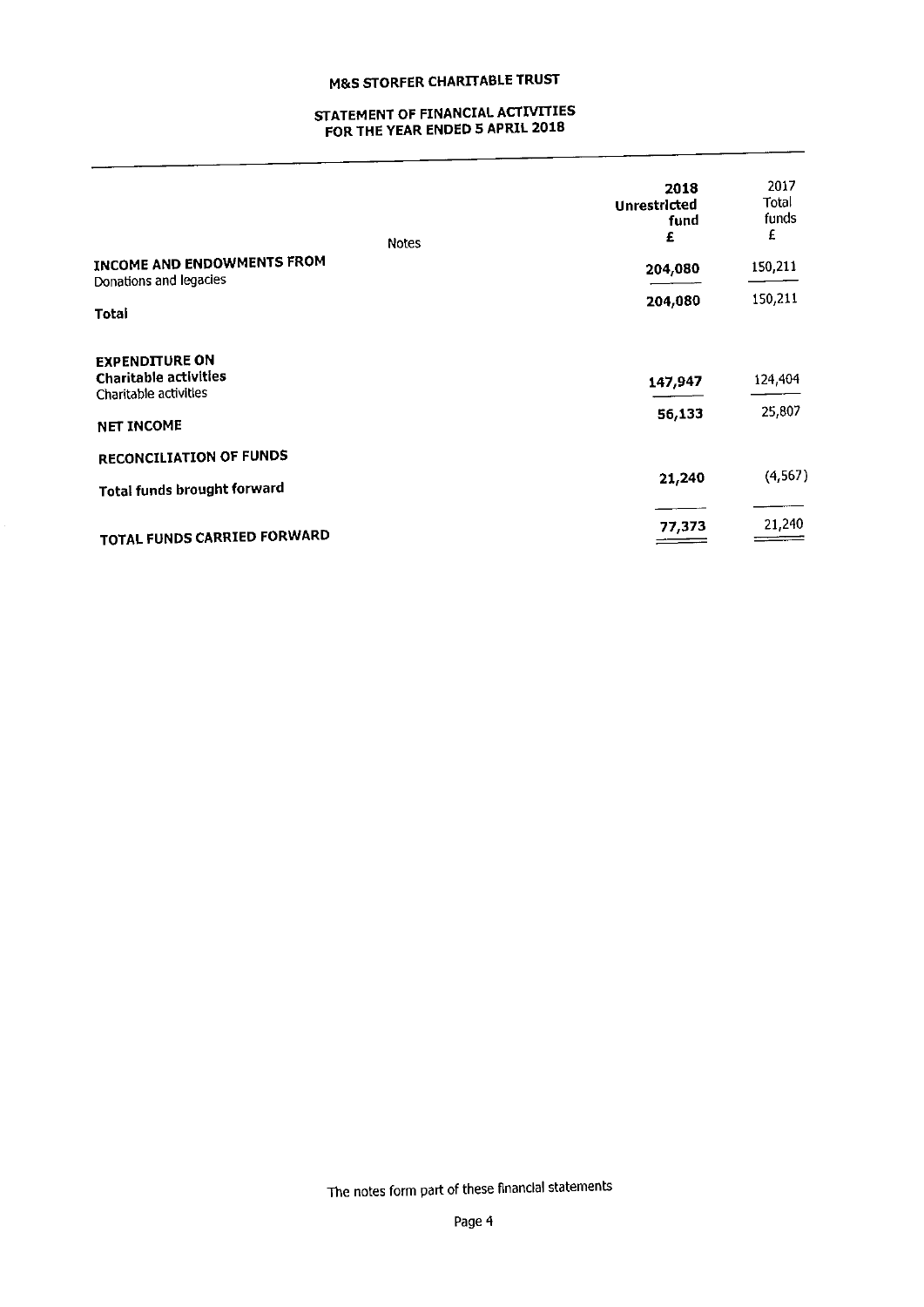### BALANCE SNEET AT 5 APRIL 2018

ö

|                                                         |                   | 2018<br>Unrestricted<br>fund<br>£ | 2017<br>Total<br>funds<br>f. |
|---------------------------------------------------------|-------------------|-----------------------------------|------------------------------|
| <b>FIXED ASSETS</b>                                     | <b>Notes</b><br>4 | 11,525                            | 11,525                       |
| Investments<br><b>CURRENT ASSETS</b><br><b>Debtors</b>  | 5                 | 49,727<br>76,025                  | 14,500<br>55,119             |
| Cash at bank                                            |                   | 125,752                           | 69,619                       |
| <b>CREDITORS</b><br>Amounts falling due within one year | 6                 | (59, 904)                         | (59,904)                     |
| <b>NET CURRENT ASSETS</b>                               |                   | 65,848                            | 9,715                        |
| TOTAL ASSETS LESS CURRENT LYABILITIES                   |                   | 77,373                            | 21,240                       |
| <b>NET ASSETS</b>                                       |                   | $\frac{77,373}{ }$                | 21,240                       |
| <b>FUNDS</b><br>Unrestricted funds                      |                   | 77,373                            | 21,240                       |
| <b>TOTAL FUNDS</b>                                      |                   | 77,373                            | 21,240                       |
|                                                         |                   |                                   |                              |

The financial statements were approved by the Board of Trustees on  $50\%$  M, 20 M, 20 M, 20 M and were signed or

Its behalf by, ........

Mr M Storfer -Trustee

The notes form part of these financial statements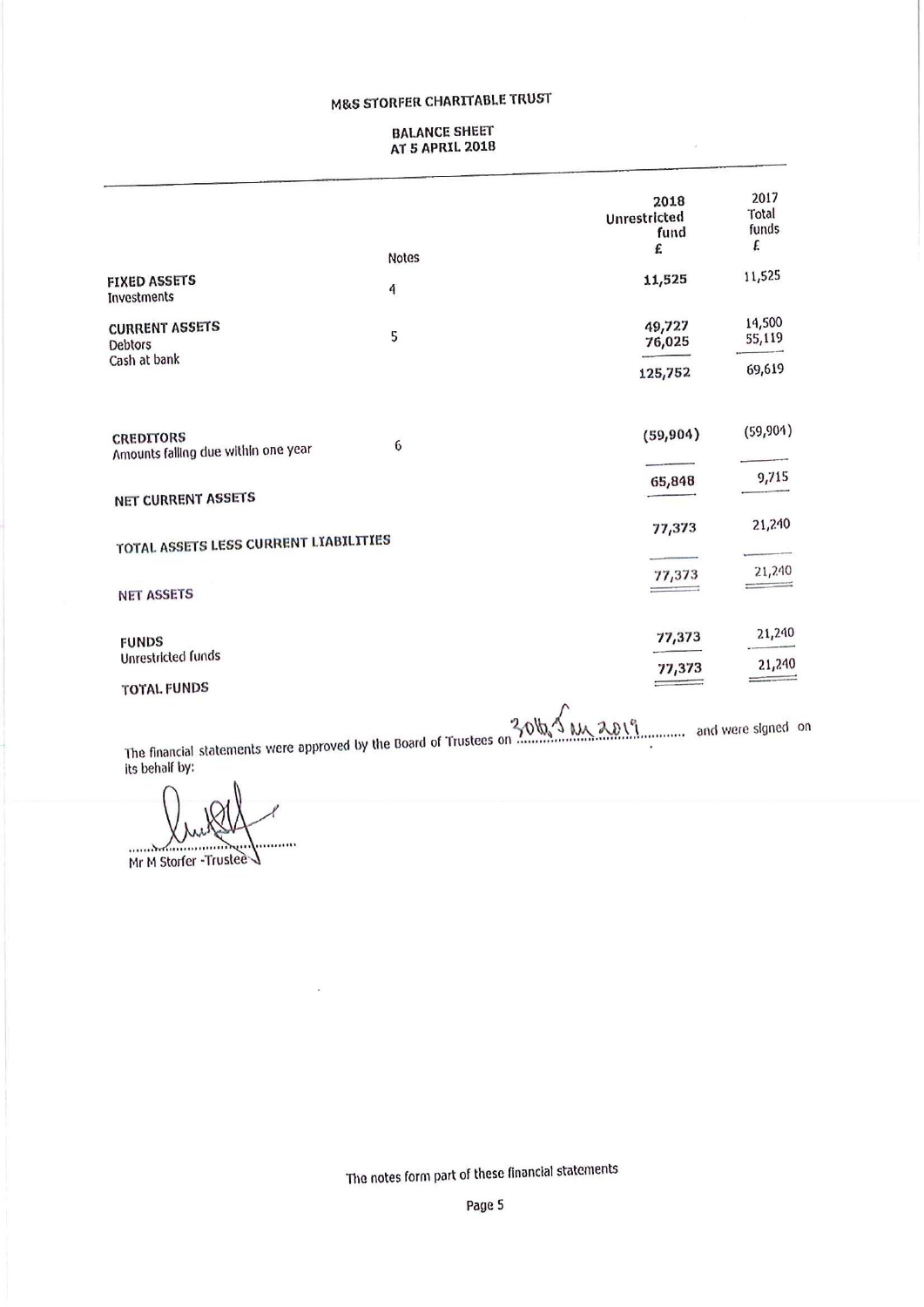### NOTES TO THE FINANCIAL STATEMENTS FOR THE YEAR ENDED 5 APRIL 2018

### 1, ACCOUNTING POLICIES

Basis of preparing the financial statements<br>The financial statements of the charity, which is a public benefit entity under FRS 102, have been prepared in<br>CODP (CDP) (CDP) (CODP) (COOP) (Coopming and Reporting by Charities accordance with the Charities SORP (FRS 102) 'Accounting and Reporting by Charities: Statement of Recommended Practice applicable to charities preparing their accounts In accordance with the Financial Reporting Standard applicable ln the UK and Republic of Ireland (FRS 102) (effedive <sup>1</sup> january 2015)', Financial Reporting Standard <sup>102</sup> 'The Financial Reporting Standard applicable In the UK and Republic of Ireland' and the Charities Act 2011. The financial statements have been prepared under the historical cost convention with the exception of investments which are Included at market value.

Income All income is recognised In the Statement of Financial Activities once the charity has entitlement to the funds, It Is probable that the Income will be received and the amount can be measured reliably.

Expenditure Uabllities are recognised as expenditure as soon as there is <sup>a</sup> legal or constructive obligation committing the charity to that expenditure, It is probable that a transfer of economic benefits will be required in settlement and the amount of the obligation can be measured reliably. Expenditure Is accounted for on an accruals basis and has been classified under headings that aggregate all cost related to the category. Where costs cannot be directly attributed to particular headings they have been allocated to activities on a basis consistent with the use of resources.

Grants offered subject to conditions which have not been met at the year end date are noted as <sup>a</sup> commitment but not accrued as expenditure.

### Taxation

The charity Is exempt from tax on Its charitable activities.

Fund accounting Unrestricted funds can be used in accordance with the charitable objectives at the discretion of the trustees.

Restricted funds can only be used for particular restricted purposes within the objects of the charity. Restrictions arise when specified by the donor or when funds are raised for particular restricted purposes.

Further explanation of the nature and purpose of each fund is included In the notes to the flnancial statements.

### 2, GRANTS PAYABLE

|                       | 2018    | 2017    |
|-----------------------|---------|---------|
|                       |         | Ł.      |
|                       | 150,958 | 123,373 |
| Charitable activities |         |         |

<sup>A</sup> summary of grants made to Institutions during the year is as follows:

|                                                                                                                                                                                                                                                                                                  | Amount $(E)$                                                                    |
|--------------------------------------------------------------------------------------------------------------------------------------------------------------------------------------------------------------------------------------------------------------------------------------------------|---------------------------------------------------------------------------------|
| Name of institution<br>SOCIETY OF FRIENDS OF THE TORAH LIMITED<br>YESAMACH LEVAV<br>ACHISOMOCH AID COMPANY LIMITED<br>THE LOLEV CHARITABLE TRUST<br><b>EZRAS HAKOHOL TRUST</b><br>THE TALMUD TORAH MACHZIKEI HADASS TRUST<br>MENORAH GRAMMAR SCHOOL LIMITED<br>THE HUNTINGDON FOUNDATION LIMITED | 19,705<br>7,172<br>6,590<br>6,140<br>6,600<br>5,500<br>5,000<br>5,000<br>87,520 |
| Other<br>Total                                                                                                                                                                                                                                                                                   | 149.227                                                                         |